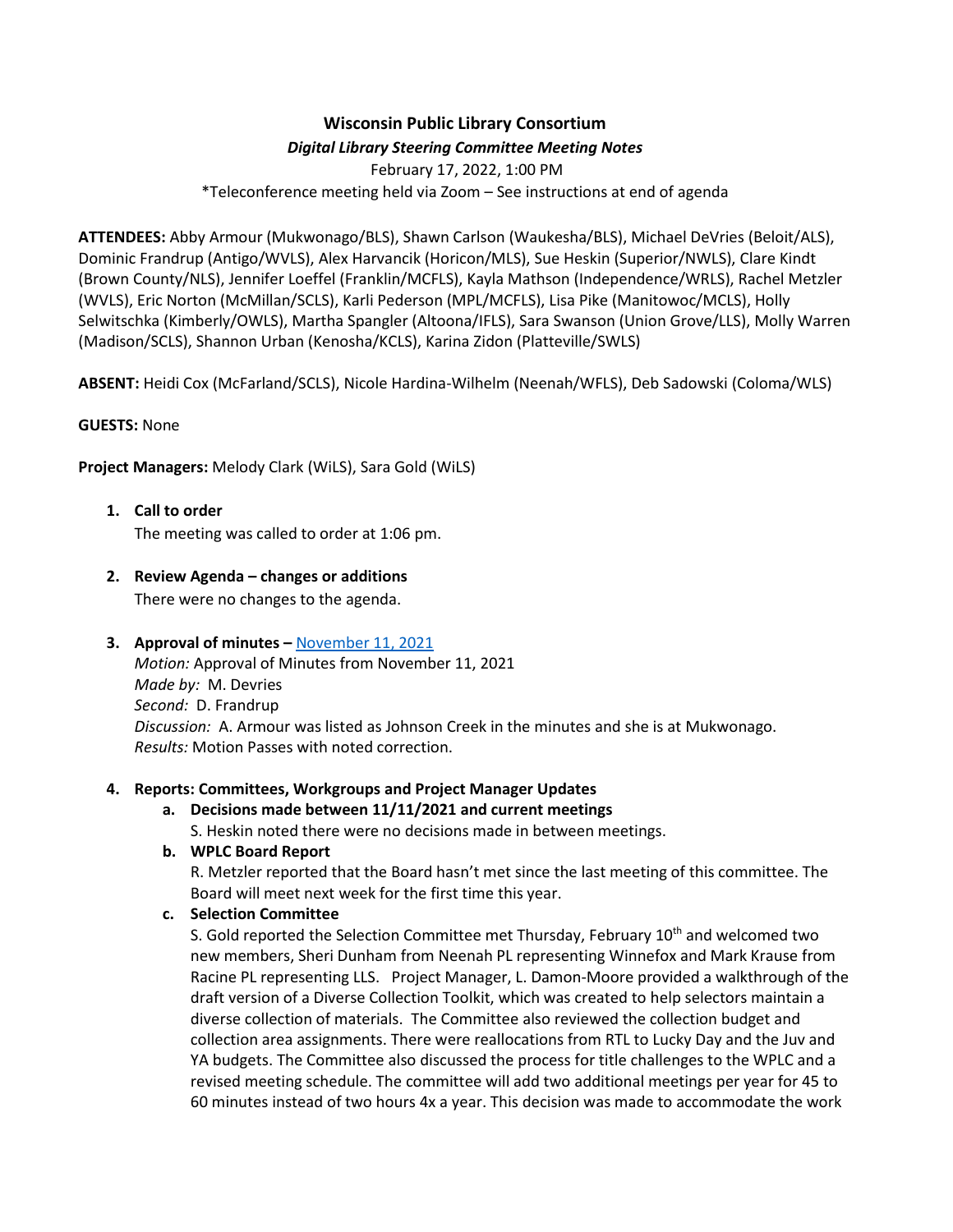the selectors do, which benefits from more frequent check-ins. The Committee thanked Maureen Welch for her years of service and wished her well in her retirement.

#### **5. New Discussion Items**

#### **a. Collection Development Committee DRAFT Recommendation**

The Collection Development Committee has a first draft of the 2022 [recommendations](https://wplc.info/sites/wplc.info/files/2022%20WPLC%20CDC%20Recommendations-%20DRAFT.pdf) available for the Committee's review. The group reviewed the document and provided feedback.

Regarding Section I. Explore and research new content and formats to add to Wisconsin's Digital Library, A. Armour expressed concern about the number of products to review and asked if the committee should prioritize which products should be reviewed/researched first. There was also a suggestion to work with DPI to make sure the WPLC is not duplicating work that they are doing.

Regarding Section II. Assess and continue enhancing juvenile and young adult collections, it was asked if youth could be surveyed to better understand their wants and habits. It was agreed that that would be difficult to directly survey youth patrons so it was suggested to get youth librarians involved in surveying what youth readers are looking for, or survey the youth librarians.

These suggestions will be taken back to the Collection Development Committee for their review and incorporation. The DL Steering Committee will review a revised version at their next meeting.

#### **b. Book Challenges and the Reconsideration Form**

There have been recent challenges to titles in the collection. This topic was raised at a recent system directors meeting and discussed by the WPLC Board at their last meeting. The group reviewed the current [reconsideration form](https://wplc.info/reconsideration) and procedure and noted any recommendations for changes would go to the Digital Library Steering Committee. The only change they recommended was adding a timeline to the process.

In addition, the Selection Committee also prepared a document [detailing the process for](https://3.basecamp.com/3592820/projects/10985072)  [reconsideration.](https://3.basecamp.com/3592820/projects/10985072) The group provided feedback on both the form and the process.

The Committee agrees that in order to submit a reconsideration form, a person must be a Wisconsin resident. In addition, the form should be updated to incorporate language that states patrons must reside in Wisconsin. It was asked if patrons should be registered library card users. It was agreed that they should be residents, but not necessarily have a card as they could be submitting a request on a title their child checked out, etc. The group agreed that the form should ask for the library card number but it would not require it for submission. The Committee feels it is important to know if the person submitting the form has read, listened to or viewed the title in its entirety and it could be important to know this when reconsidering the title. It was suggested that this shouldn't be a requirement for reconsideration if they didn't finish the whole title as someone might not be able to finish the title for various reasons but still wants to submit the reconsideration request. It was determined that the